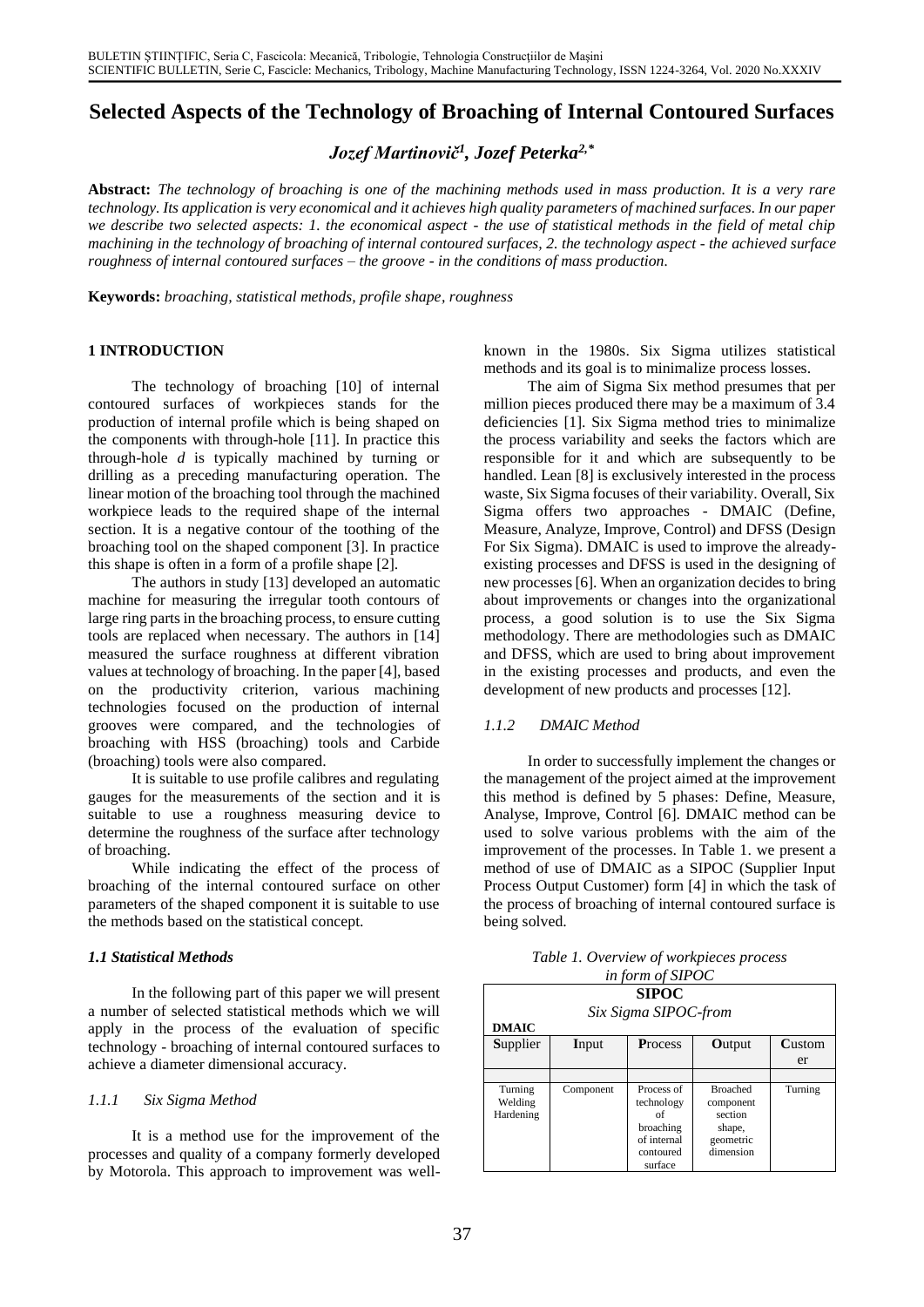## *1.1.3 Monitoring of the machine and process capability*

Describes an area of implementation of statistical control of the process and monitoring of the machine's capability. Under capability of the process we understand the evaluation of the process performance measured according to specifications. The ability is expressed by capability indicator.

Terms:

- Random factor causes a constant variance which is typical for the process as a part of the total variance (e.g. fluctuations in the quality of raw materials).
- Systematic factor causes an irregularly occurring variance (e.g. broken tool).
- Capability of the machine / process is a ratio of tolerance and accuracy of production.

To express the evidence of monitoring of the machine/process capability Table 2. includes the types of tests, methods and indicators of capability [9].

| <b>Test type</b> | Table 2. Indicators of machine/process capability<br><b>Method</b> | <b>Capability</b> |
|------------------|--------------------------------------------------------------------|-------------------|
|                  |                                                                    | indicators        |
| Short-term       | Machine capability                                                 | $C_m, C_{mk}$     |
| test             |                                                                    |                   |
| Short-term       | Preliminary process                                                | $P_p$ , $P_{pk}$  |
| test             | capability                                                         |                   |
| Long-term        | Continuous process                                                 | $C_p$ , $C_{pk}$  |
| test             | capability                                                         |                   |

*Table 2. Indicators of machine/process capability*

Where  $P_p$  - describes the size of the process variance in comparison with the parameter tolerance, *Ppk* describes the size of the process variance and the position of the mean value to the tolerance limit of the parameter,  $C_m$  - machine capability index defining to which extent the variance of values acquired from measurement utilizes the prescribed tolerance, *Cmk* - machine capability index which, towards *C<sup>m</sup>* index, also takes into account the position of the average value in the tolerance field,  $C_p$ - process capability index which represents the ratio of the process variability to customer specification, but does not take into account the deviation of the mean value from the reference value (Target),  $C_{pk}$  - process capability index which represents the  $C_p$  index for the side of specification to which the mean value is shifted (worse side).

Demonstration of machine and process capability is performed on critical and important features, or upon the requests of the customer.

There are 5 main factors: Machine, Human, Material, Method, Environment. These factors work randomly or systematically. In case of unsatisfactory test results these should be taken into account in the process analysis.

On the following example we will explain which approach can be used to express the effect the parameters have on other parameters in the process of broaching of internal contoured surface of the profile shape.

The description of the shaped component - it is a pump welded from two component parts, a tin circular

pressing with the outer diameter *D1* = *280* mm, an internal opening  $D2 = 53$  mm, and a cartridge which is inserted into the internal opening of the pressing. The component parts are welded. The cartridge has a throughhole designated for the broaching of the internal contoured surface of a section shape as shown in Figure 1. The profile shape is a module 32.

As a test we can use a capability test with the assessed indicators of capability *C<sup>m</sup>* and *Cmk*. A specific assessed parameter of the shaped component is the diameter  $D = 48h10$ <sub>(-0,1)</sub>. A tested dose of the measured components is *50* pcs. A graphical demonstration of the capability assessment is shown in figures Fig.  $2 - Fig. 4$ .



*Fig. 1. A broach of the internal contoured surface*



mm *Fig. 2. A broach of the internal contoured surface*



*Fig. 3. A broach of the internal contoured surface*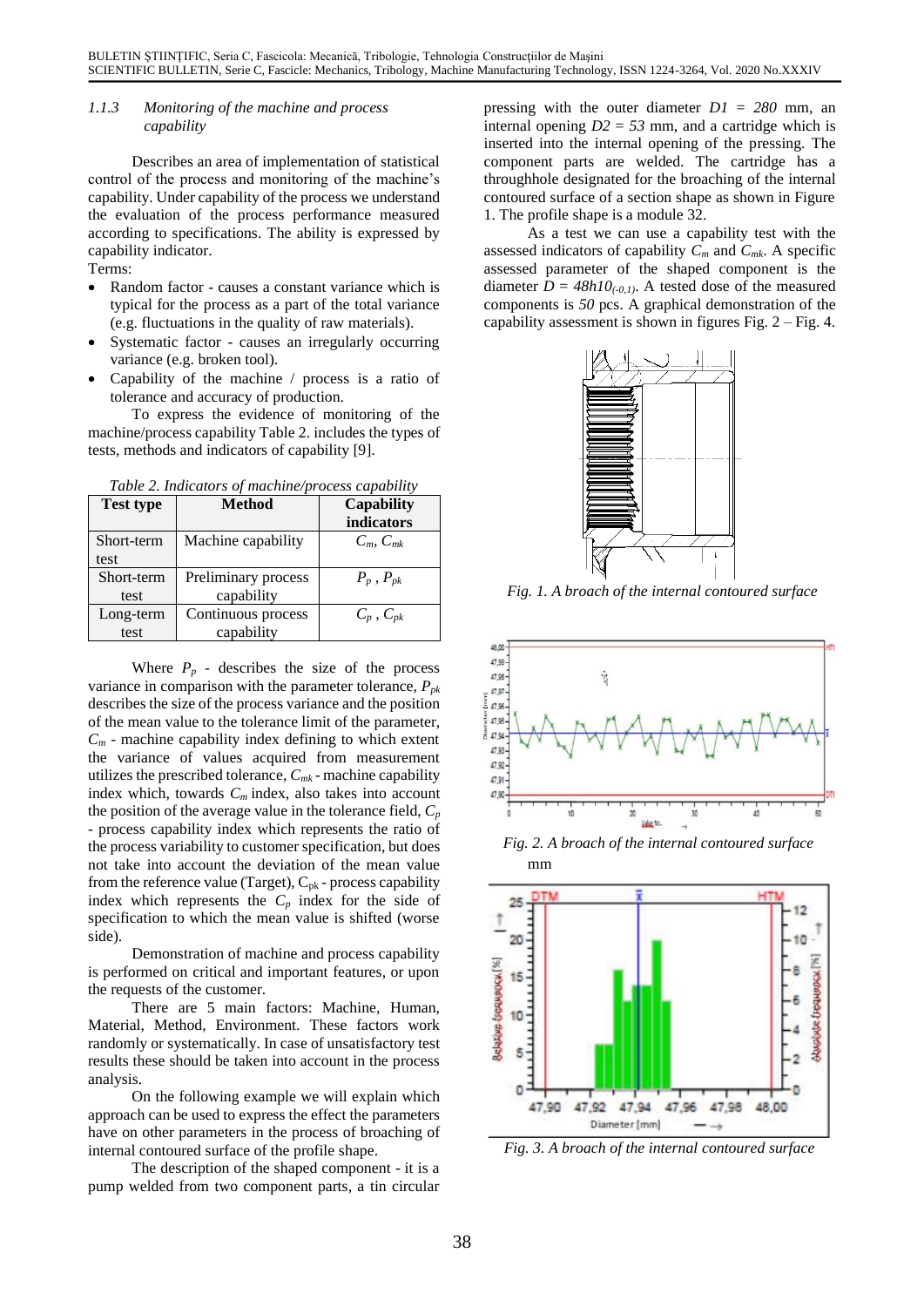Table 2 shows he assessment of capability indicators *C<sup>m</sup> and Cmk* and the ratio of these two indicators giving a value *1,67*. For the capability indicators Cm and Cmk applies that:

$$
C_m/C_{mk} \ge 1.67\tag{1}
$$

The result of the assessed capability indicators in this particular case shows that *C<sup>m</sup>* has value *2,58* and *Cmk* has value *2,01* and the requirements were met.

## *1.2 The Achieved Roughness*

In the following part of this paper we will present a achieved roughness the internal countered surfaces after the technology of broaching in the mass conditions.

The cutting conditions - the broaching speed was 3,5 m/min and the technological operation of broaching was performed in the environment of cutting oil.

## *1.2.1 Measurement of Roughness*

Roughness measurements were performed on a MAHR meter (MarSurf XCR 20, V1.20-4).

Measurements of the roughness of the inner shaped surface after stretching were performed on a sample of *25* pieces.

In Figure 5 is a photograph from the measurement of a given internal countered surfaces. In Figure 6 is a graphical output from one measurement.



*Fig. 5. A measurement of internal contoured surface*



*Fig. 6. A graphical output from one measurement*

In Table 3 we shou the numerical average values of one measurement.

| Table 3. The numerical average values |  |
|---------------------------------------|--|
| of one measurement                    |  |

| Sam.<br>Num.                                                                                                                                                                                                                                | Ra<br>${\mu}m$ ] | $\mathbf{R}z$<br>[µm] | Sam.<br>Num. | Ra<br>${\mu}m$ ] | Rz<br>[µm] |
|---------------------------------------------------------------------------------------------------------------------------------------------------------------------------------------------------------------------------------------------|------------------|-----------------------|--------------|------------------|------------|
| 1.                                                                                                                                                                                                                                          | 0,771            | 8,731                 | 14.          | 0,241            | 2,883      |
| 2.                                                                                                                                                                                                                                          | 0,504            | 3,335                 | 15.          | 0,107            | 1,673      |
| 3.                                                                                                                                                                                                                                          | 0,826            | 6,326                 | 16.          | 0,846            | 5,576      |
| 4.                                                                                                                                                                                                                                          | 0,273            | 2,911                 | 17.          | 0,131            | 1,870      |
| 5.                                                                                                                                                                                                                                          | 0,118            | 1,793                 | 18.          | 0,294            | 2,397      |
| 6.                                                                                                                                                                                                                                          | 0,208            | 3,041                 | 19.          | 0,213            | 1,671      |
| 7.                                                                                                                                                                                                                                          | 0,121            | 1,482                 | 20.          | 0,224            | 2,078      |
| 8.                                                                                                                                                                                                                                          | 0,198            | 2,395                 | 21.          | 0,113            | 1,065      |
| 9.                                                                                                                                                                                                                                          | 0,332            | 4,420                 | 22.          | 1,493            | 10,825     |
| 10.                                                                                                                                                                                                                                         | 1,906            | 12,057                | 23.          | 0,164            | 2,893      |
| 11.                                                                                                                                                                                                                                         | 0,125            | 1,836                 | 24.          | 1,228            | 7,585      |
| 12.                                                                                                                                                                                                                                         | 0,325            | 3,369                 | 25.          | 1,883            | 10,837     |
| 13.                                                                                                                                                                                                                                         | 0,083            | 0,487                 |              |                  |            |
| Sam. Num. = Sample number<br>$\mathbf{r}$<br>$\mathbf{r}$ , $\mathbf{r}$ , $\mathbf{r}$ , $\mathbf{r}$ , $\mathbf{r}$ , $\mathbf{r}$<br>$\mathcal{C}$ $\mathcal{I}$ $\mathcal{I}$ $\mathcal{I}$ $\mathcal{I}$<br>$\mathbf{r}$<br>$\sqrt{2}$ |                  |                       |              |                  |            |

*Ra - Roughness average R<sup>a</sup> is the arithmetic mean of the absolute values of the roughness profile ordinates. Rz - Mean roughness depth R<sup>z</sup> is the arithmetic mean value* 

*of the single roughness depth Rzi of consecutive sampling lengths.*

The achieved roughness of the machined surfaces of the internal grooves reached values for the mean arithmetic deviation *Ra* from *0,083* μm to 1,963 μm and for the value *Rz* from 0,487 μm to 12,057 μm.

| Sam.<br>Num.                                                                                                                                                                                                                                                                                   | $Rz/Ra$ [-] | Sam.<br>Num. | $Rz/Ra$ [-] |
|------------------------------------------------------------------------------------------------------------------------------------------------------------------------------------------------------------------------------------------------------------------------------------------------|-------------|--------------|-------------|
| 1.                                                                                                                                                                                                                                                                                             | 11,324      | 14.          | 11,963      |
| 2.                                                                                                                                                                                                                                                                                             | 6,617       | 15.          | 15,636      |
| 3.                                                                                                                                                                                                                                                                                             | 7,659       | 16.          | 6,591       |
| 4.                                                                                                                                                                                                                                                                                             | 10,663      | 17.          | 14,275      |
| 5.                                                                                                                                                                                                                                                                                             | 15,195      | 18.          | 8,153       |
| 6.                                                                                                                                                                                                                                                                                             | 14,620      | 19.          | 7,845       |
| 7.                                                                                                                                                                                                                                                                                             | 12,248      | 20.          | 9,277       |
| 8.                                                                                                                                                                                                                                                                                             | 12,096      | 21.          | 9,425       |
| 9.                                                                                                                                                                                                                                                                                             | 13,313      | 22.          | 7,251       |
| 10.                                                                                                                                                                                                                                                                                            | 6,326       | 23.          | 17,640      |
| 11.                                                                                                                                                                                                                                                                                            | 14,696      | 24.          | 6,177       |
| 12.                                                                                                                                                                                                                                                                                            | 10,303      | 25.          | 5,755       |
| 13.                                                                                                                                                                                                                                                                                            | 5,867       |              |             |
| Sam. Num. = Sample number<br>$Ra$ - Roughness average $R_a$ is the arithmetic mean of the absolute<br>values of the roughness profile ordinates.<br>$R_z$ - Mean roughness depth $R_z$ is the arithmetic mean value<br>of the single roughness depth $R_{zi}$ of consecutive sampling lengths. |             |              |             |

The *Rz* / *Ra* ratio is in the range (5,755-17,640). E.g. this ratio is known for turning technology (4-5) [9].